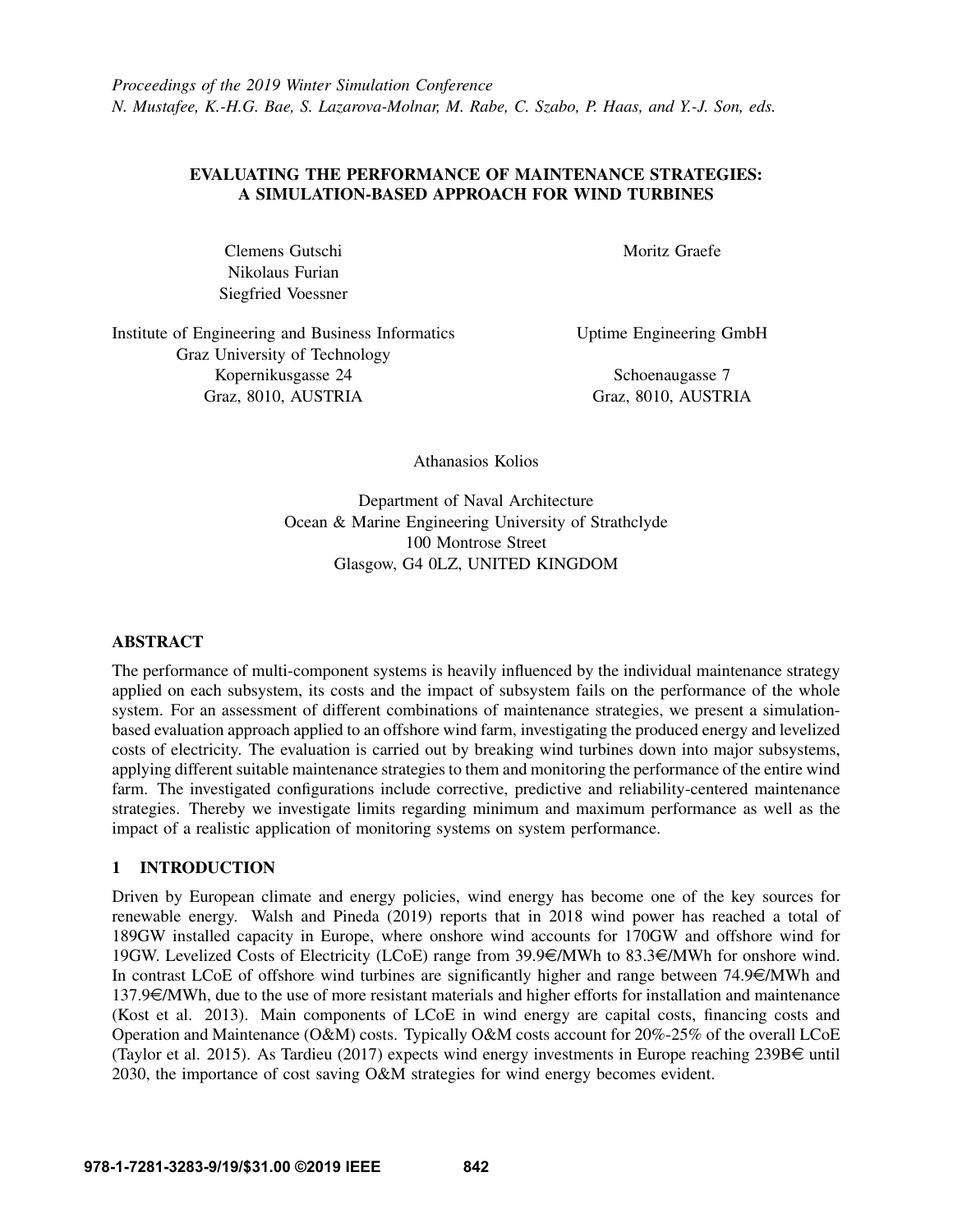Overall Wind Farm (WF) performance is a complex measure and has multiple dimensions to be considered. The main objective of a WF operator is to maximize the electricity output while minimizing the operational costs. Minimizing downtime by applying a preventive maintenance strategy can certainly increase the total electricity output of the Wind Turbine (WT). However, due to the associated higher intensity of maintenance activities and increased number of use of spare parts, total operational costs will most likely also increase. Furthermore, increasing maintenance intensity may lead to bottlenecks in the maintenance process chain due to limited resources like staff and vessels. Thus, there is a conflict of objectives between minimizing the efforts for operation and maintenance on the one hand and maximizing the availability of the WF on the other.

Maintenance Strategy Selection (MSS) is described as a Multi-Criteria Decision-Making (MCDM) process where several attributes have to be taken into account. These include, but not limited to: required investment costs, safety aspects, failure costs, mean time between failures, mean time to repairs, resource utilization, and further constraints. Many of these factors are hard to evaluate and some may not even be quantifiable. Thus, the optimal selection of maintenance strategies is very critical for the success of a company. [Shafiee \(2015\)](#page-11-4) reviewed 82 scientific publications between 1995 and 2013 dealing with the MSS as a MCDM problem. His research shows that the maintenance strategy selection problem has already received reasonable amount of attention in the literature. However he also identifies need for improvements which he summarizes in an extensive list, e.g., the development of MCDM-models for selecting the best maintenance strategy using all kinds of necessary information. However, from a practical point of view maintenance strategy selection is often a tedious task and is in many cases described as the gap between academic and industrial application. Common issues are difficulties in collecting data about maintenance activities, as well as assessing the impact of functional unit breakdowns on the entire system. The failure behavior of any kind of equipment can be determined by analyzing collected data and is fundamental for selecting maintenance strategies properly. [\(Shafiee 2015;](#page-11-4) [Bertolini and Bevilacqua 2006;](#page-10-0) [Sherwin 2000;](#page-11-5) [Bevilacqua and Braglia 2000\)](#page-10-1)

In wind energy production, understanding WT failures plays a key role in reducing O&M costs as pointed out by [Carroll et al. \(2016\).](#page-10-2) Therefore, a WT must be seen as a system of functional units with different failure behaviors and maintenance strategies for reducing O&M cost.

This paper presents a simulation-based approach that enables the quantitative assessment of the performance of an offshore WF when using MSS. While the performance of a WF is measured through total produced energy, the increased effort for applying different maintenance strategies is expressed as an additional O&M cost. With that the influence of different maintenance strategies on LCoE can be investigated. We model single WTs consisting of main subsystems and consider maintenance operations by staff, involved vessels, needed spare parts and time. The selection guidelines for applicable maintenance strategies are based on results from recent publications in the areas of wind energy and diagnostics.

This paper is organized as follows: Section [2](#page-1-0) provides further information on maintenance strategies, failure modeling, cost assessment and simulation in wind energy production. Section [3](#page-4-0) presents the conceptual model for the simulation-based evaluation. In Section [4](#page-7-0) scenarios for the simulation-based evaluation are defined. Section [5](#page-8-0) presents the simulation results of all scenarios. Finally, the paper concludes with a discussion of the results and an outlook for further research.

#### <span id="page-1-0"></span>2 BACKGROUND

This section provides an overview on maintenance strategies, failure modeling, cost assessment, and the role of simulation in offshore wind energy production. First, we introduce common maintenance strategies, which are most relevant in this case study. Second, possible modeling techniques for failure behavior modeling are introduced. Third, a cost assessment framework for offshore WFs is presented and finally, the application of simulation for MSS and the cost framework is discussed.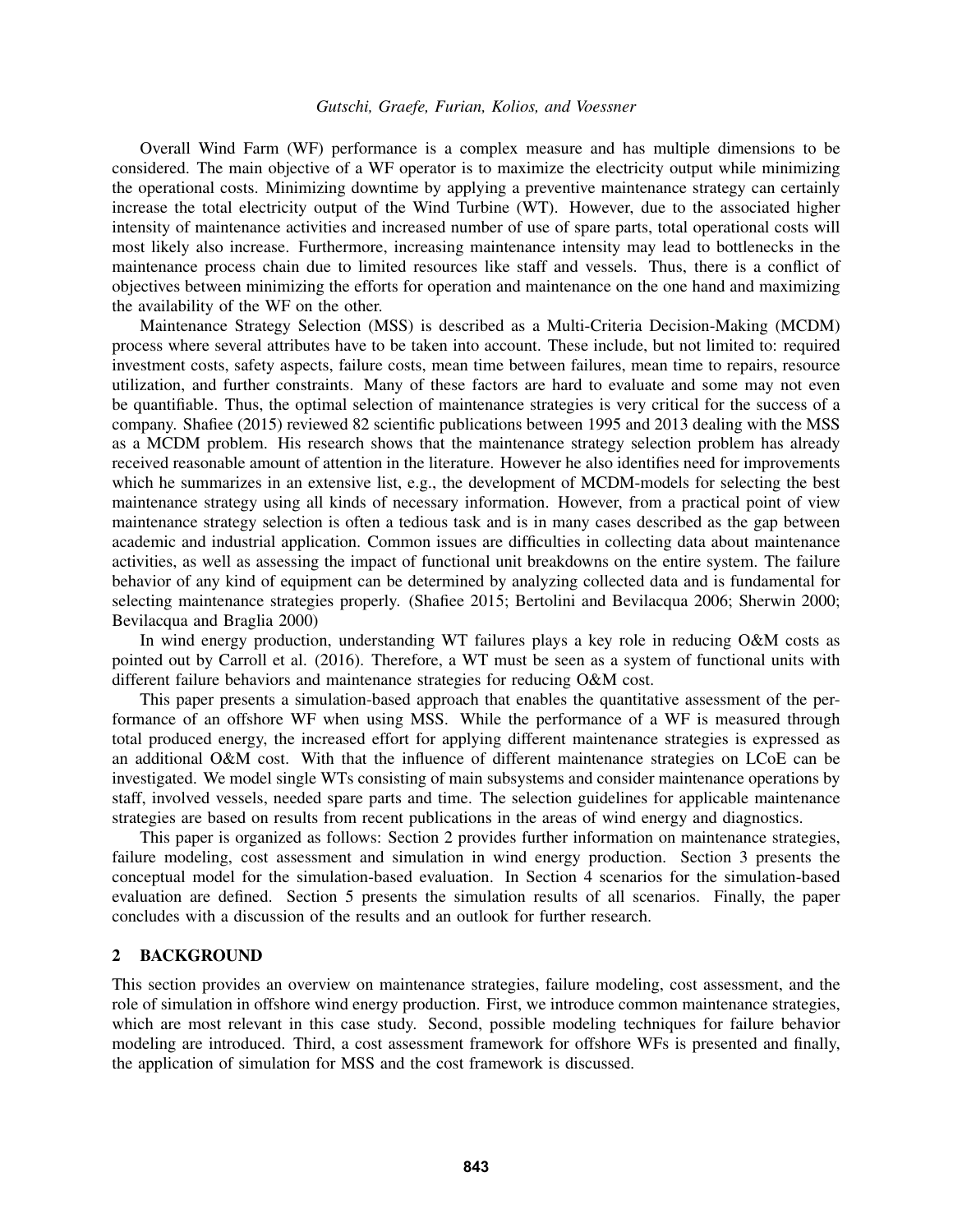### <span id="page-2-0"></span>2.1 Maintenance Strategies

Maintenance strategies can be classified in corrective and preventive strategies. Corrective Maintenance (CM) is a 'fire-fighting' strategy, which only reacts after failures have occurred. In contrast, the aim of Preventive Maintenance (PM) strategies is to prevent equipment breakdowns and to prolong its residual lifetime. PM is based on collecting data on maintenance activities and prescribed criteria in order to reduce the probability of failures. PM can be further divided into time-based, condition-based, and predictive maintenance. Time-based Maintenance (TbM) is a simple strategy, which prescribes periodical maintenance activities at predefined intervals (e.g., time or mileage). Condition-based Maintenance (CbM) is applied if the degradation (deterioration) of equipment is dependent on measurable factors (e.g., vibrations, level of wear) and can be processed by computerized measurement systems. Therefore, CbM is more cost intensive than TbM and not always feasible. However, CbM is more reliable than TbM especially in case of non-periodic breakdowns. Predictive Maintenance (PdM) strategies apply prognostic models to forecast the condition of a machine's function and to compare it with a predetermined threshold - thus providing information about the residual life. PdM based maintenance activities can be scheduled and executed before deterioration and reliability reach a critical level [\(Van Horenbeek and Pintelon 2013\)](#page-11-6).

For efficiently assigning these strategies to subsystems, Reliability Centered Maintenance (RCM) can be utilized. It supports models like Failure Mode and Effects and Criticality Analysis (FMECA) and Root Cause Failure Analysis (RCFA) to identify the impact of possible failure modes on the function of the complete system. Furthermore, it directs maintenance efforts to functions of equipment where reliability is critical. According to [Moubray \(1991\),](#page-11-7) RCM originated in aircraft maintenance in the 1960s where breakdowns can cause fatal effects. Nowadays, it is one of the most used maintenance management systems and predominant in the field of WTs [\(Sherwin 2000;](#page-11-5) [Garg and Deshmukh 2006\)](#page-10-3).

### <span id="page-2-1"></span>2.2 Failure and Deterioration Modeling

In general, failures of WTs can be defined as breakdowns, which occur if the deterioration of a subsystem falls below a critical limit. Thereby, the behavior of degradation over time plays a major role. Degradation is often modeled through failure rate functions. Following [Stapelberg \(2009\),](#page-11-8) the 'failure rate' is the probability of system fails within a time interval. Several distribution functions are commonly used for failure rate modeling, especially Weibull or Exponential distributions. The two parametric Weibull distribution is defined by a shape parameter ( $\beta$ ) and a scale parameter ( $\eta$ ). The shape parameter allows for modeling decreasing ( $\beta$  < 1), constant ( $\beta \approx 1$ ) and increasing ( $\beta > 1$ ) failure rates. The Exponential distribution is defined by a single scale parameter  $(\eta)$  and can be applied in case of constant failure rates.

Deterioration modeling is based on the PF-curve concept which represents the condition of a system over time. [Moubray \(1991\)](#page-11-7) describes the PF-curve (compare Figure [1\)](#page-3-0) with an potential failure (P) as the point where a failure (F) can be discovered. For the simulation-based evaluation, we assume the interval between P and F to be long enough to prepare maintenance operations and travel to the WT which is predicted to fail. Furthermore, the condition of the subsystem is assumed to start degrading immediately after a repair. Downtime (DT) is just as long as Repair Time (RT) for failures of subsystems where CbM or PdM is applied. DT of CM includes all Preparation and Travel Time (PTT) as well as the RT itself.

### <span id="page-2-2"></span>2.3 Cost Assessment Framework for Offshore Wind Farms

To accurately evaluate the economic feasibility of offshore WF projects, the capital expenditure (CAPEX), operating expenditure (OPEX) and LCoE over a projects life cycle must be considered. Therefore, [Shafiee](#page-11-9) [et al. \(2016\)](#page-11-9) propose a whole life cost analysis framework for offshore WFs. They present a cost breakdown structure covering all five phases of offshore WF projects. These phases contain all costs associated with Predevelopment and Consenting (P&C), Production and Acquisition (P&A), Installation and Commissioning (I&C), Operation and Maintenance (O&M) as well as Decommissioning and Disposal (D&D). Table [1](#page-3-1)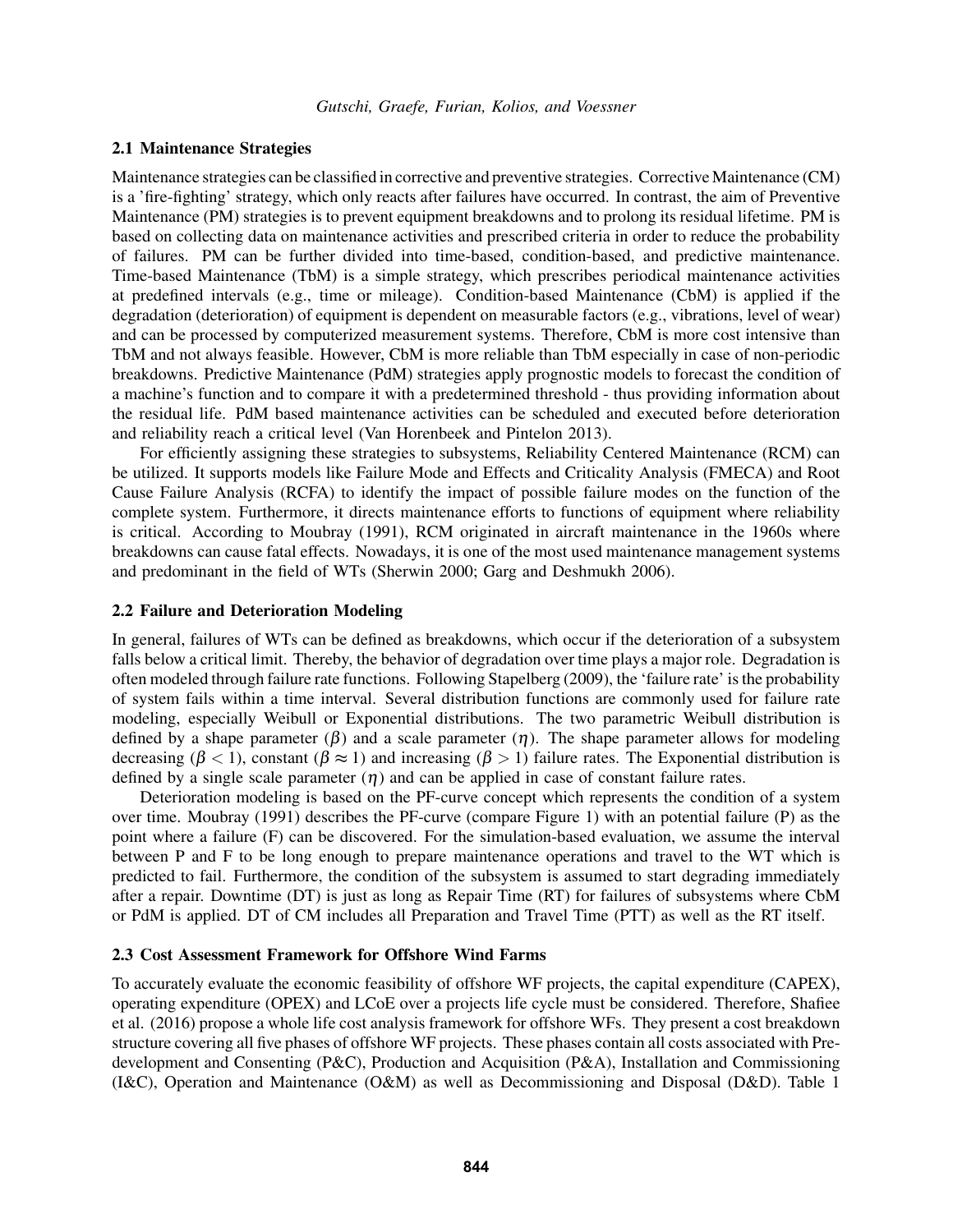<span id="page-3-0"></span>

<span id="page-3-1"></span>Figure 1: Schematic PF-curve including RT for preventive and corrective maintenance.

Table 1: Cost breakdown structure according to Shafiee et al. (2016).

| <b>Phase</b> | <b>Included costs</b>                                                        |
|--------------|------------------------------------------------------------------------------|
| P&C          | Project management, legal authorization, surveys, engineering, contingencies |
| P&A          | WTs, support structures, power transmission systems, monitoring systems      |
| I&C          | Port, installation of the components, commissioning, insurance               |
| $O\&M$       | Operation, maintenance                                                       |
| D&D          | Decommissioning, waste management, site clearance, post monitoring           |
|              |                                                                              |

presents a list of considered costs in each phase. The calculation of LCoE considers costs of all phases and Produced Electricity (PE) discounted by Weighted Average Cost of Capital (WACC).

In the model presented in this paper, phases I&C and O&M are affected by maintenance strategies and hence described in detail. Costs for installing monitoring systems which enable CbM and PdM are considered by I&C costs. O&M costs include operation (rental, insurance costs, and transmission charges) and maintenance costs (direct and indirect costs). Direct maintenance costs represent all costs of CM and PM (compare Section [2.1\)](#page-2-0) related to transport of failed components, maintenance staff and spare parts required. Indirect maintenance costs may either be fixed or variable and consider port fees for spare parts storage and quayside facilities, as well as costs for hired vessels and labor costs for maintenance planning and coordination.

# 2.4 Simulation

Simulation models have been used for multiple purposes in the maintenance sectors including maintenance policy or MSS, scheduling, staffing, inventory management, operational performance, reliability, etc. For a comprehensive review the reader is referred to [Alabdulkarim et al. \(2013\).](#page-10-4) Also [Ding and Kamaruddin \(2015\)](#page-10-5) provide a survey of optimization approaches, including simulation based methods, for MSS. According to [Ding and Kamaruddin \(2015\)](#page-10-5) "Monte Carlo Simulation" is the most widely used method among simulationbased models for MSS. For example [Besnard and Bertling \(2010\)](#page-10-6) use "Monte Carlo Simulation" for the optimization of CbM strategies of WT blades or [McMillan and Ault \(2008\)](#page-11-10) investigate the sensitivity of condition monitoring benefits to operational parameters. Examples of studies based on other simulation paradigms are given by [Byon et al. \(2011\)](#page-10-7) using discrete event system specification to include stochastic weather patterns for MSS and [Sahnoun et al. \(2015\)](#page-11-11) combining an agent based model of offshore WFs and a cost model for maintenance strategy optimization. [Tian et al. \(2011\)](#page-11-12) propose a method that aims to reduce O&M costs by bundling maintenance tasks regarding multiple components of different WTs of a given offshore park to combined maintenance orders. Thereby, different levels of criticality or risk are considered to find cost optimal maintenance plans. As concluded by [Ding and Kamaruddin \(2015\)](#page-10-5) and [Alabdulkarim et al. \(2013\),](#page-10-4) investigating a systems performance using prognostics and realistic limitations on maintenance operations is still not well covered by literature.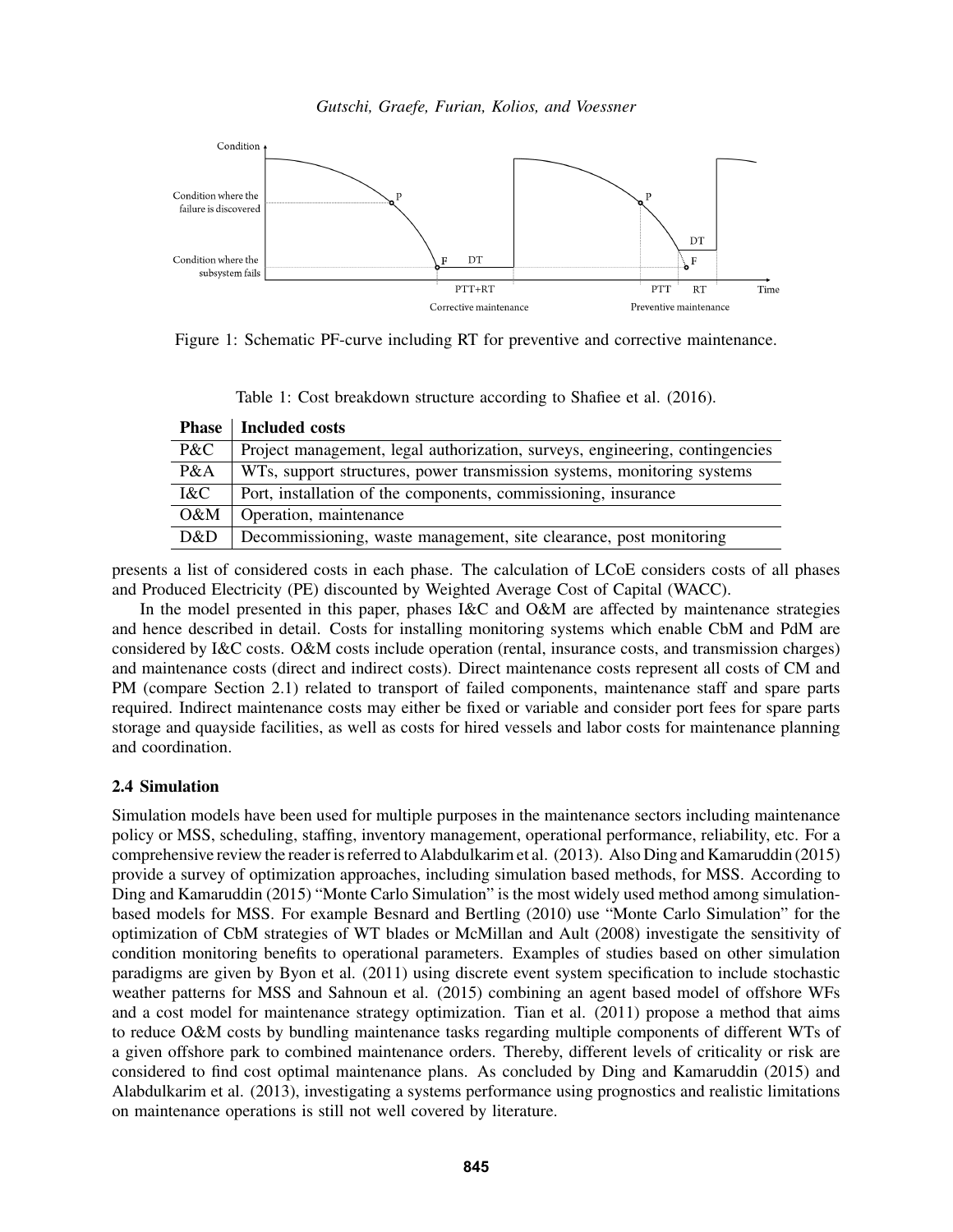### <span id="page-4-0"></span>3 MODEL DESCRIPTION

This section provides a detailed description of the simulation model based on the Hierarchical Control Conceptual Modeling (HCCM) framework which was introduced by [Furian et al. \(2015\).](#page-10-8) First, the problem definition and objectives of the simulation study are given in Section [3.1.](#page-4-1) Then, Sections [3.2](#page-4-2) and [3.3](#page-6-0) are defining the input and output measures. The content of the simulation model is presented in Section [3.4](#page-6-1) including all modeled entities and processes as well as system control.

### <span id="page-4-1"></span>3.1 Problem Definition and Objectives

The economic feasibility of a WF project is highly depending on the cost efficiency of O&M. In order to estimate resulting efforts for O&M as well as the PE of the WF, a model which considers all relevant influencing parameters is needed.

The model we are presenting here is intended to serve as a generic approach rather than a tailored solution for a specific WF. Figure [2](#page-4-3) shows a possible system under consideration of an offshore WF with WTs at a certain distance from a service port. Without loss of generality it is assumed that all maintenance activities are operated from this service port. Consequently, service vessels and maintenance staff are based at this port and all travel activities take place between the service port and the WF. Travel times are estimated based on vessel speed and distance. The spare part storage is also located at the service port. Besides order waiting times, there are no further waiting times connected to the spare part supply. WTs are

<span id="page-4-3"></span>

Figure 2: Offshore wind farm and onshore service port.

multi component systems which require maintenance activities over their lifetime. The overall goal of these activities is to keep the WFs in an available operative state and maximize Availability (A) over time. DTs caused by planned or unplanned maintenance activities are directly affecting the profitability and the LCoE of a WF. To enable a realistic cost estimation the simulation must be able to represent different applied maintenance strategies. Furthermore, meteorological effects have to be included in the model, which affect the WF operations in two ways: Wind speed defines the turbines PE based on a specific power curve. On the other hand, Significant Wave Height (SWH) influences the maintenance process, since safe operations are only possible up to a maximum SWH which is defined for each maintenance vessel type.

The objective of the simulation-based evaluation is to evaluate the overall performance of a WF under a particular combination of maintenance strategies. Furthermore, the result should provide economic-based arguments for applying efficient maintenance strategies.

### <span id="page-4-2"></span>3.2 Inputs

Input parameters of the simulation model can be grouped in fixed and variable input parameters. Fixed model parameters define the WF and all boundary conditions. Variable input parameters are used to define different applied combinations of maintenance strategies and their dependencies, i.e., scenarios.

An essential part of the model is the simulation of the failure behavior of WT subsystems which are modeled as described in Section [2.2.](#page-2-1) Table [2](#page-5-0) presents empirically gathered failure rates  $\lambda$  as well as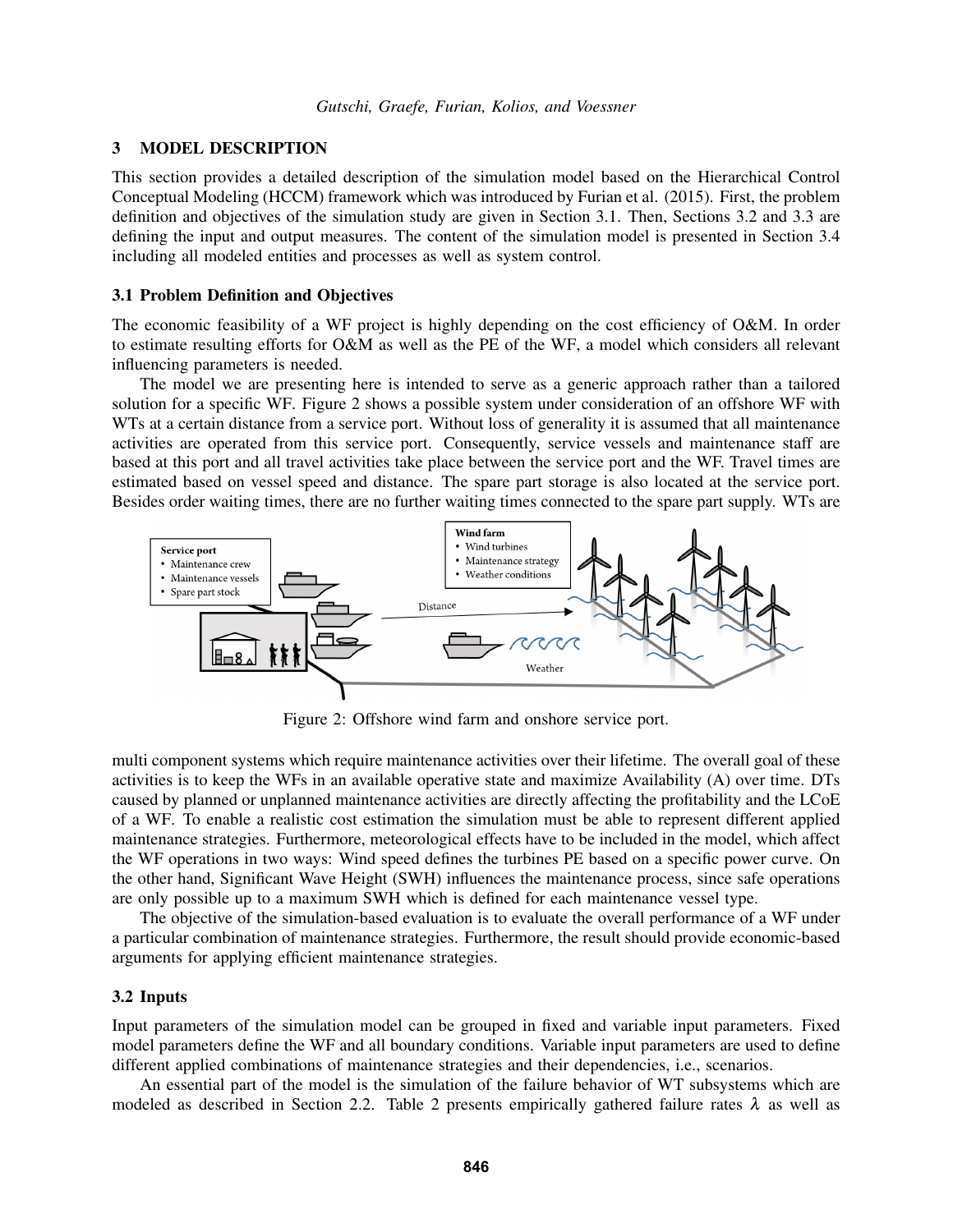<span id="page-5-0"></span>

|                         | Minor repair    |                |           | Major repair |                 |                | Major replacement |     |                 |                |                  |          |
|-------------------------|-----------------|----------------|-----------|--------------|-----------------|----------------|-------------------|-----|-----------------|----------------|------------------|----------|
| Subsystem i             | $\lambda_{i,1}$ | <b>RT</b>      | <b>RS</b> | $\bf{I}$     | $\lambda_{i,2}$ | <b>RT</b>      | <b>RS</b>         | I   | $\lambda_{i,3}$ | <b>RT</b>      | <b>RS</b>        | I        |
| Pitch                   | 0.82            | 9              | 2.3       | 7.4          | 0.18            | 19             | 2.9               | 3.4 | 0.001           | 25             | 4                | 0.0      |
| Other Components        | 0.81            | 5              | 2         | 4.1          | 0.04            | 21             | 3.2               | 0.9 | 0.001           | 36             | 5                | 0.0      |
| Generator               | 0.49            | 7              | 2.2       | 3.4          | 0.32            | 24             | 2.7               | 7.7 | 0.095           | 81             | 7.9              | 7.7      |
| Gearbox                 | 0.40            | 8              | 2.2       | 3.2          | 0.04            | 22             | 3.2               | 0.8 | 0.154           | 231            | 17.2             | 35.6     |
| <b>Blades</b>           | 0.46            | 9              | 2.1       | 4.1          | 0.01            | 21             | 3.3               | 0.2 | 0.001           | 288            | 21               | 0.3      |
| Grease/oil/cooling liq. | 0.41            | 4              | 2         | 1.6          | 0.01            | 18             | 3.2               | 0.1 | $\theta$        | $\Omega$       | $\theta$         | $\Omega$ |
| Electrical components   | 0.36            | 5              | 2.2       | 1.8          | 0.02            | 14             | 2.9               | 0.2 | 0.002           | 18             | 3.5              | 0.0      |
| Contactor/circuit       | 0.33            | 4              | 2.2       | 1.3          | 0.05            | 19             | 3                 | 1.0 | 0.002           | 150            | 8.3              | 0.3      |
| Controls                | 0.36            | 8              | 2.2       | 2.8          | 0.05            | 14             | 3.1               | 0.8 | 0.001           | 12             | $\overline{2}$   | 0.0      |
| Safety                  | 0.37            | $\overline{2}$ | 1.8       | 0.7          | 0.00            | 7              | 3.3               | 0.0 | $\Omega$        | $\Omega$       | $\theta$         | $\Omega$ |
| Sensors                 | 0.25            | 8              | 2.3       | 2.0          | 0.07            | 6              | 2.2               | 0.4 | $\Omega$        | $\theta$       | $\overline{0}$   | $\Omega$ |
| Pumps/motors            | 0.28            | 4              | 1.9       | 1.1          | 0.04            | 10             | 2.5               | 0.4 | $\theta$        | $\overline{0}$ | $\mathbf{0}$     | $\theta$ |
| Hub                     | 0.18            | 10             | 2.3       | 1.8          | 0.04            | 40             | 4.2               | 1.5 | 0.001           | 298            | 10               | 0.3      |
| Heaters/coolers         | 0.19            | 5              | 2.3       | 1.0          | 0.01            | 14             | 3                 | 0.1 | $\theta$        | $\theta$       | $\boldsymbol{0}$ | $\Omega$ |
| Yaw system              | 0.16            | 5              | 2.2       | 0.8          | 0.01            | 20             | 2.6               | 0.1 | 0.001           | 49             | 5                | 0.0      |
| Tower/foundation        | 0.09            | 5              | 2.6       | 0.5          | 0.09            | $\overline{2}$ | 1.4               | 0.2 | $\theta$        | $\theta$       | $\overline{0}$   | $\theta$ |
| Power supply            | 0.08            | 7              | 2.2       | 0.5          | 0.08            | 14             | 2.3               | 1.1 | 0.005           | 57             | 5.9              | 0.3      |
| Service items           | 0.11            | 7              | 2.2       | 0.8          | 0.00            | $\Omega$       | $\Omega$          | 0.0 | $\theta$        | $\Omega$       | $\theta$         | $\Omega$ |
| Transformer             | 0.05            | 7              | 2.5       | 0.4          | 0.00            | 26             | 3.4               | 0.1 | 0.001           |                | 1                | 0.0      |

Table 2: Subsystems and failure modes of a wind turbine.

operational maintenance data of offshore WTs from a previous publication of [Ioannou et al. \(2018\),](#page-11-13) who are summarizing a detailed analysis of offshore WTs by [Carroll et al. \(2016\).](#page-10-2) Thereby, WTs are divided into 19 subsystems, with each subsystem having three possible failure modes. For each failure mode, additional parameters define the number of Required Staff (RS), the average RT, and the Impact (I =  $\lambda$ ·RT) of a breakdown. For Material Costs (MC), the reader is referred to [Ioannou et al. \(2018\).](#page-11-13)

The maintenance process is further determined by parameters describing the number of available vessels per type, a mission preparation time, the number of available maintenance staff and travel times from the service port to the WF. It is assumed that the travel time to the WT as also the mission preparation time is a mean value, summarized in PTT, only depending on the vessel type. Initial spare part inventory is given as an input value. For components which are maintained by applying CbM or PdM a condition threshold value of 40% (see Figure [1\)](#page-3-0) for each failure mode which triggers an intervention is defined.

The weather prediction is based on a Markov-chain approach and uses a historic set of weather data including wind speed, wind direction and SWH. This weather model is used for the calculation of WT power production which is defined by a WT specific power curve. The power curve defines the PE as a function of wind speed including cut-in and cut-out wind speed [\(Shafiee et al. 2016\)](#page-11-9). SWH determines if specific vessel types are able to operate or not.

Beside the fixed input parameters, variable input parameters are used for assigning maintenance strategies on each subsystem. Since the scenarios (see Table [5\)](#page-8-1) are characterized by different combinations of maintenance strategies, the input parameters are values defining whether a CM or PdM strategy is applied on a subsystem. Furthermore, the deterioration processes (see Section [3.4\)](#page-6-1) are concatenated to the maintenance strategies and thereby selected indirectly.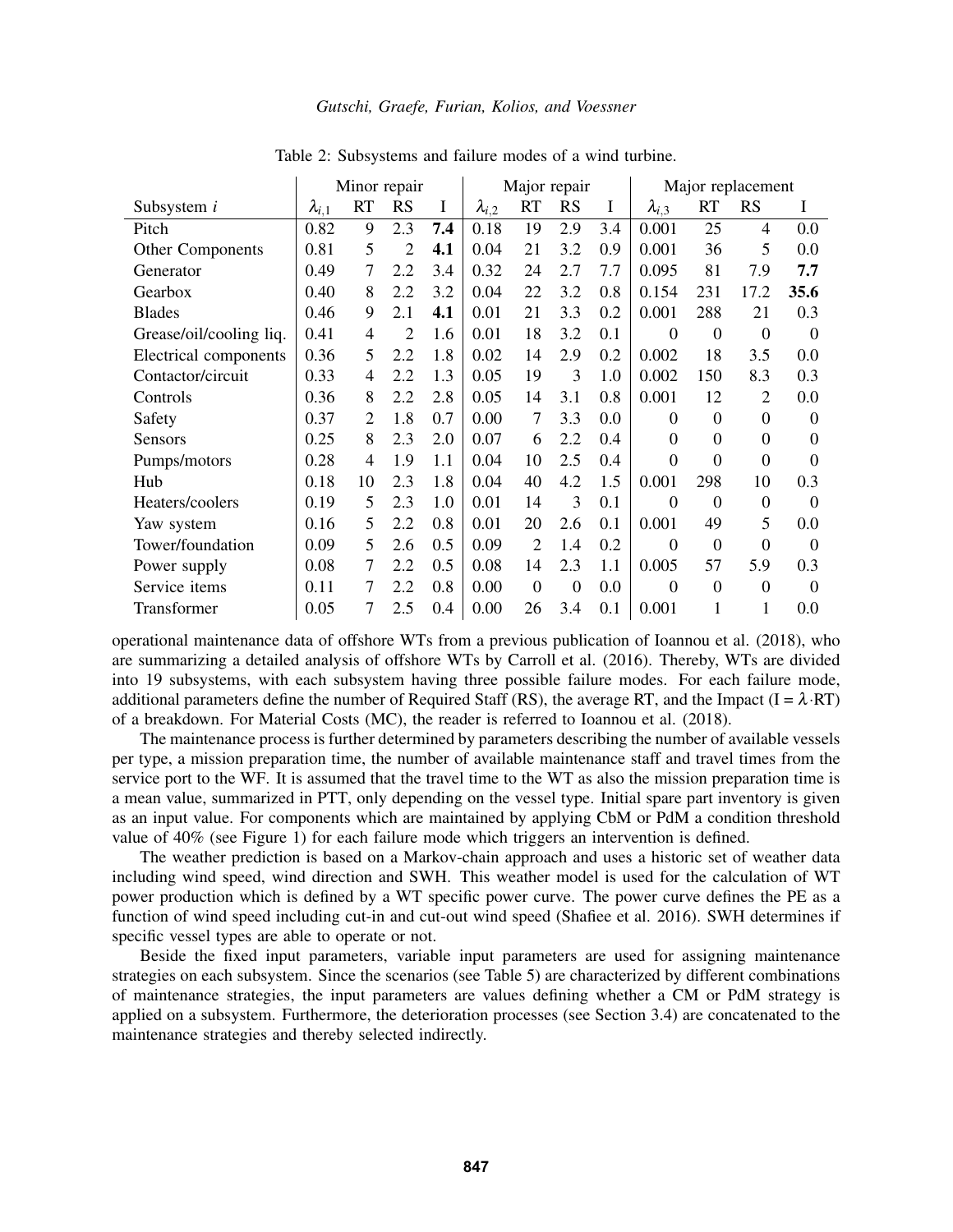## <span id="page-6-0"></span>3.3 Outputs

Output parameters are aggregated Key Performance Indicators (KPIs) which are collected and calculated during the run-time of the simulation in order to describe relevant system characteristics. The output parameters are finally used to answer the questions defined in the objectives of the simulation study.

To assess the total effort for maintenance activities all processed Work Orders (WOs) and relevant information during the simulation period are gathered. This includes the number of WOs classified in CM, PdM, and TbM. For each WO the DT due to PTT and RT are accessible for analysis. This information is used for cost assessment and the final calculation of LCoE during post processing.

An important measure which is commonly used to assess WF performance is the Availability (A) as defined by IEC 61400 26: A is the number of available hours divided by the total number of hours (available and unavailable) the WT could operate during a time interval. It provides the percentage of time in which the WT was technically available disregarding if electricity was produced or not. Based on operational status information of each WT and wind speeds per time step the total amount of PE during the simulation period is calculated as an output. This output serves for the calculation of LCoE in the post processing.

### <span id="page-6-1"></span>3.4 Content

<span id="page-6-2"></span>This section describes the model content including structure, processes and system control. The model structure is represented by Table [3](#page-6-2) listing all entities and associated attributes included in the simulation.

| <b>Entity</b> | <b>Attribute</b>   | <b>Description</b>                                            |
|---------------|--------------------|---------------------------------------------------------------|
| WF            | $n_{WT}$           | Number of Wind Turbine (WT) in the Wind Farm (WF)             |
|               | <b>Distance</b>    | Distance to the service port                                  |
| WT            | Structure          | Each WT is composed of 19 subsystems $i$ as given in Table 2  |
|               |                    | Each subsystem $i$ has three different failure modes $j$ :    |
|               | Failure modes      | Minor repair, major repair, major replacement.                |
|               |                    | Each of them contains specific $\lambda$ , RT, RS, and MC     |
|               | Operational        | The operational state vector s of a WT defines if the WT is   |
|               | state              | available or unavailable at a specific time interval          |
|               | Power Curve        | The power curves provide the relation between wind speed      |
|               |                    | and power output including cut-in and cut-out wind speeds     |
| Vessel        | <b>Type</b>        | Defines the type $t$ of the vessel                            |
|               | $n_{t, Vessels}$   | Total number of vessels $v$ of type $t$                       |
|               | $n_{t,v,Staff}$    | Total number of staff members a vessel of this type can carry |
|               | $max_{SWH}$        | Maximum SWH the vessel can operate safely                     |
|               | Availability       | Defines if a vessel is available or in operation              |
| <b>Staff</b>  | $n_{\text{staff}}$ | Total number of maintenance staff                             |
|               | Availability       | Defines if a staff member is available or in operation        |

Table 3: Model structure.

For modeling the maintenance processes, we assume subsystems to be maintained either using PdM or CM. In particular, subsystems which are maintained with respect to PdM are assumed not to fail nor to cause CM activities. To model failures which cause the generation of a CM WO, all subsystems which are maintained according to CM are pooled to a serial overall system without redundancy. The occurrence of a failure is modeled using an exponentially distributed reliability function with a constant failure rate  $\lambda$ . As depicted in Table [4](#page-7-1) the total failure rate  $\lambda_{total}$  is the sum of all subsystem failure rates  $\lambda_i$  and  $\lambda_i$  is the sum of the failure rates  $\lambda_{i,j}$  for failure modes *j*. The reliability distribution function  $R(t)$  and failure distribution function  $F(t)$  of the entire system are given by  $R(t) = e^{-\lambda_{total} \cdot t}$  and  $F(t) = 1 - e^{-\lambda_{total} \cdot t}$ . The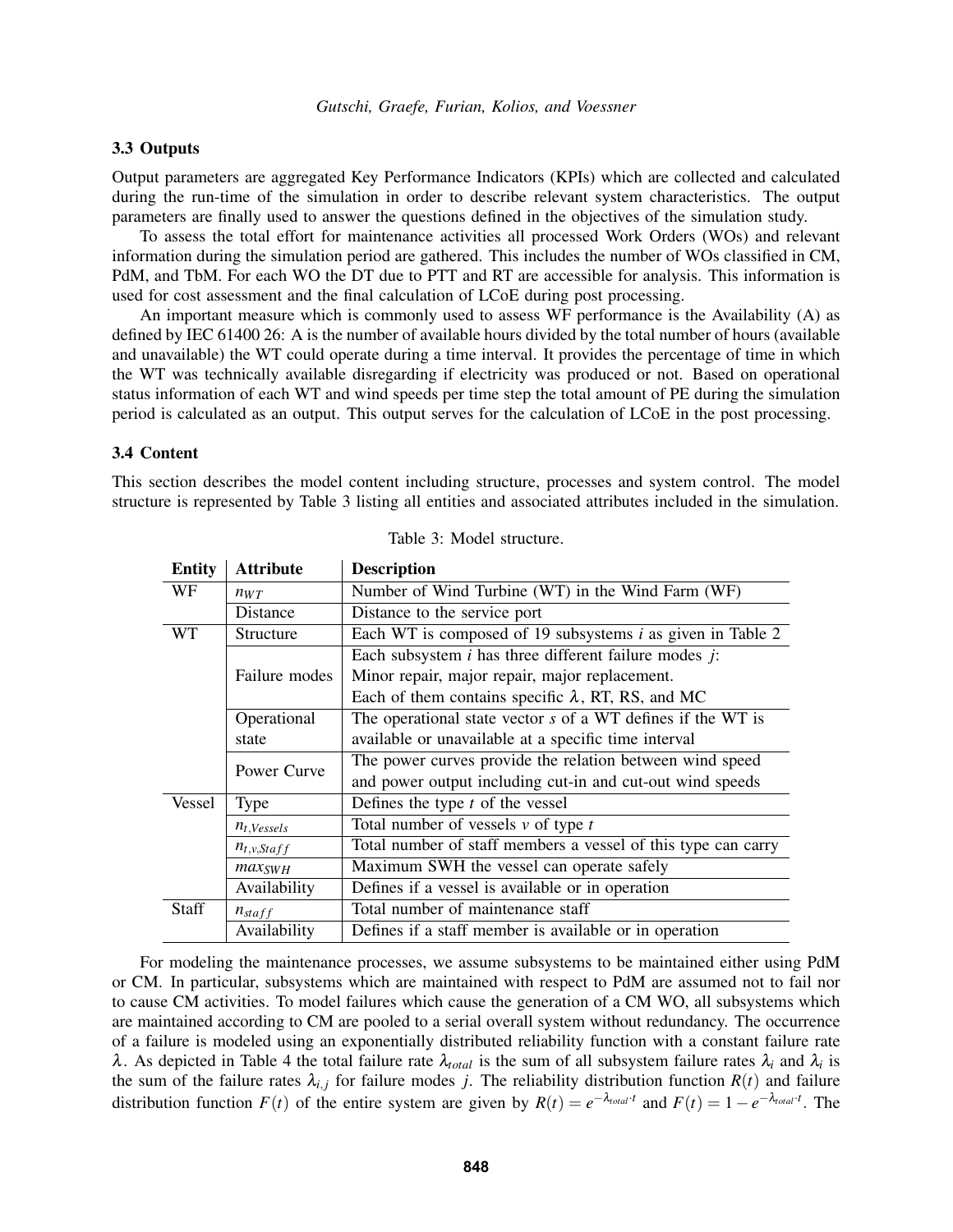<span id="page-7-1"></span>

|             | Failure Mode 1       | Failure Mode 2 | Failure Mode 3   $\Sigma$ Subsystem <i>i</i> |                                              |
|-------------|----------------------|----------------|----------------------------------------------|----------------------------------------------|
| Subsystem 1 | $\lambda_{i=1, i=1}$ | $\cdots$       | $\lambda_{i=1, j=3}$                         | $\lambda_i = \sum_{i=1}^3 \lambda_{i=1,j}$   |
|             |                      |                |                                              |                                              |
| Subsystem n | $\lambda_{i=n, i=1}$ |                | $\lambda_{i=n, j=3}$                         |                                              |
|             |                      |                | $\Sigma$ total                               | $\lambda_{total} = \sum_{i=1}^{n} \lambda_i$ |

Table 4: Failure rate aggregation for subsystems and failure modes.

Time To Failure (TTF) is sampled from  $F(t)$ . Given the TTF, the affected subsystem and failure mode have to be determined. This calculation is based on TTF of the overall system and the time duration the subsystems have been operating since the last breakdown. Following Figure [3,](#page-8-2) a failure triggers the change of the operational status of a WT from 'available' to 'unavailable'. Furthermore, the generation of a WO defines the necessary activities to bring the WT in an operational state again. To simulate a PdM WO event, the reliability function of each failure mode of the affected subsystem as well as the time a predefined reliability threshold falls short, needs to be calculated. The statistical variation of a threshold shortfall is modeled by adding a uniform distributed proportion of  $\pm 0.5$ ·MTBF

$$
t = -\frac{ln(R_{threshold})}{\lambda} + \Delta t \text{ with } R_{threshold} = 0.4 \text{ and } \Delta t \subset \left(-\frac{0.5}{\lambda}, \frac{0.5}{\lambda}\right). \tag{1}
$$

When this reliability threshold time is exceeded, a PdM WO is created and a maintenance task is triggered and the WT remains operational until the maintenance activity starts. TbM is assumed to take place once a year and for TbM WOs, the WT remains operational except during the maintenance activity itself.

In all cases WOs contain all relevant information of the subsystem and failure mode as well as required staff, vessel and spare parts. Figure [3](#page-8-2) shows the failure simulation process and the operational states of the WTs which are either set by the occurrence of a failure or the maintenance process itself.

Vessels, maintenance staff members, and spare parts belong to resources required for the maintenance process. Within the maintenance process their availability is checked. Vessels and maintenance staff members are located in pools of available units. If a maintenance process requires a certain type and number of vessels and maintenance staff members, the respective units are blocked. Upon the completion of the maintenance process the respective vessels and maintenance staff members travel back to the service port and become available again. Spare part availabilities are modeled differently for different spare part types. Parts needed for minor and major repairs are held on stock, reordered as soon as a predefined safety stock level is reached. Spare parts for major replacements are not held on stock and ordered when required. Both type of parts become available after a predefined individual order lead time.

The maintenance process itself is the same for all type of maintenance strategies and shown in Figure [3.](#page-8-2) After receiving a WO the availability of required vessels, staff, and spare parts is checked. If resources are not available the process is paused until they become available. When all resources are available, total navigational time is calculated considering preparation times, travel times, RT and demobilization times. Next, weather conditions are checked whether they allow traveling or not. Therefore, the SWH must stay below the limit *max<sub>SWH</sub>* during the entire operation.

In terms of system control, the dispatching of WOs is done in the following way: CM WOs are assigned a high priority followed by PdM with a medium priority and TbM with a low priority. Within a category, WOs are dispatched according to a FIFO principle.

### <span id="page-7-0"></span>4 SCENARIOS

Three scenarios are considered: In the base scenario SI, CM is applied to all subsystems and failure modes. This scenario will exploit the maximum time between failures, since there is no intervention before failures (compare Figure [1\)](#page-3-0). Hence, there will be the least number of work orders and the lowest O&M costs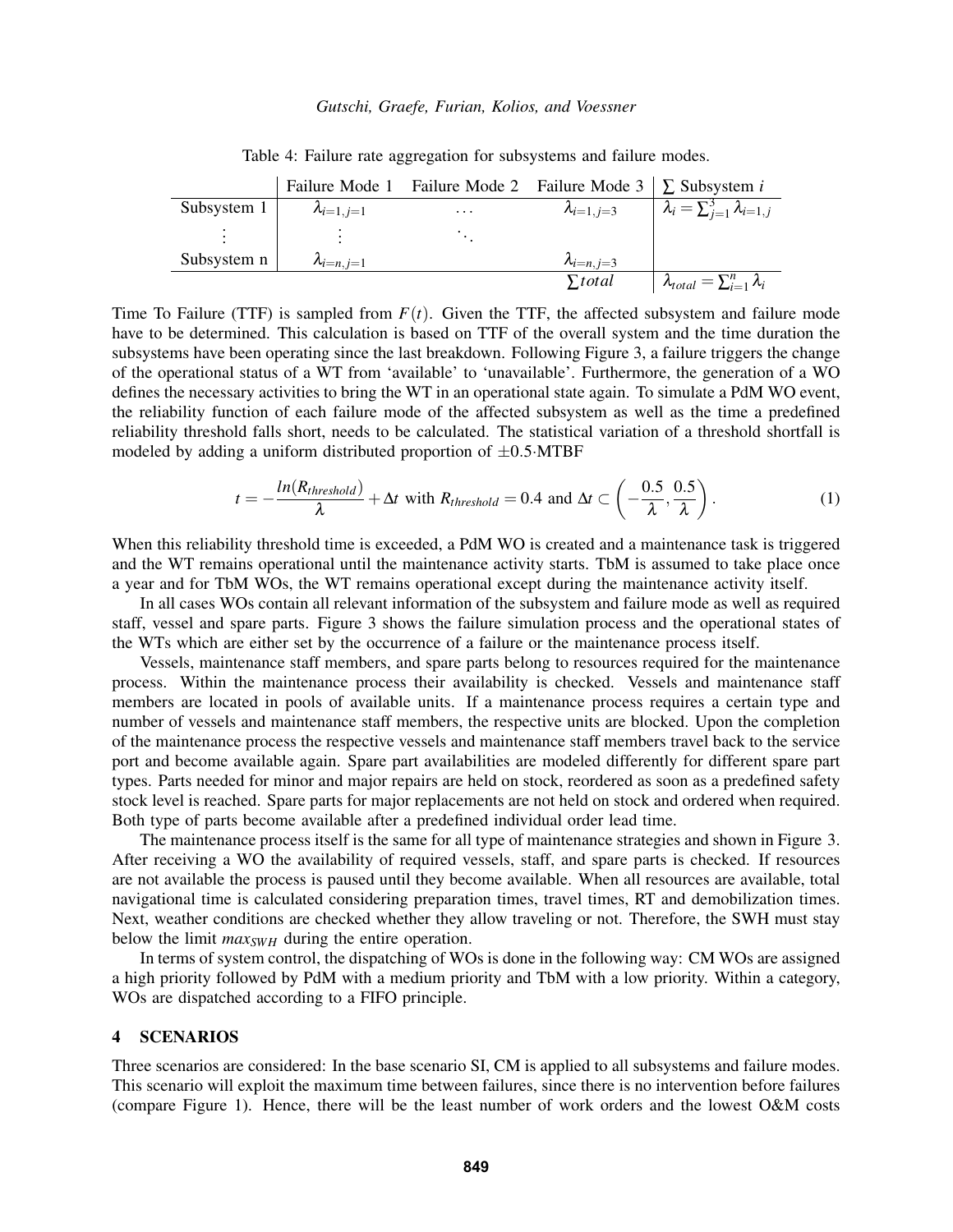*Gutschi, Graefe, Furian, Kolios, and Voessner*

<span id="page-8-2"></span>

Figure 3: Failure simulation processes, maintenance process, and WT operational state.

are expected. However, the downtime includes also PTT and RT and therefore may have a high negative influence on the total produced electricity. Scenario SII applies PdM to each subsystem and failure mode. PTTs are excluded from DTs, but WOs will be executed before the subsystem fails and residual lifetime may get lost. Consequently, this leads to a larger number of WOs. The potential loss of PE is monitored and reported over simulation runs. The goal of scenario SIII is to apply RCM, and thereby PdM is just performed on critical subsystems where tools for monitoring the behavior are known in literature. We define the impact by means of the failure rate and the average repair time  $(\lambda \cdot RT)$  which is given in Table [2.](#page-5-0) [Andrawus et al. \(2006\)](#page-10-9) list subsystems of WTs where monitoring through vibration analysis and strain gauges is possible. Matching this list with high impacts, all subsystems with an impact higher than 4.0 are considered as applicable for PdM. For simplicity reasons, only components that can be monitored via vibration sensors (gearbox and generator) are considered for PdM. It is further assumed, that all failure modes of monitored subsystems are detectable. Table [5](#page-8-1) summarizes the scenarios. To consider service activities in O&M costs and PE, TbM is applied to all scenarios.

Table 5: Scenario definition through assigning maintenance strategies to subsystems.

<span id="page-8-1"></span>

| Scenario | Name       | $TbM \perp CM$ |      | PdM                                                  |
|----------|------------|----------------|------|------------------------------------------------------|
|          | Baseline   | -all           | all  |                                                      |
| SП       | PdM        | all            |      | all                                                  |
| SШ       | <b>RCM</b> | all            | some | Gearbox and generator; all others are assigned to CM |

### <span id="page-8-0"></span>5 RESULTS

First, all boundary conditions and simulation parameters for the simulation-based evaluation are introduced. Then the results of scenarios SI to SIII on O&M costs are presented. Finally, simulated O&M costs are applied on the cost analysis framework presented in Section [2.3](#page-2-2) to discuss the influence on LCoE.

The WF modeled in this case study consists of  $n_{WT} = 100$  offshore WTs with a power rating of 5MW and an operational lifespan of 20 years. The power output of the WTs is characterized by a power curve with a cut-in speed of 5m/s and a cut-out speed of 25m/s at a hub height of 85m. All maintenance activities require one or more Staff Transfer Vessel (STV) with a capacity of 12 maintenance staff members. Maintenance activities on the foundation require an additional special diving vessel while major replacements on the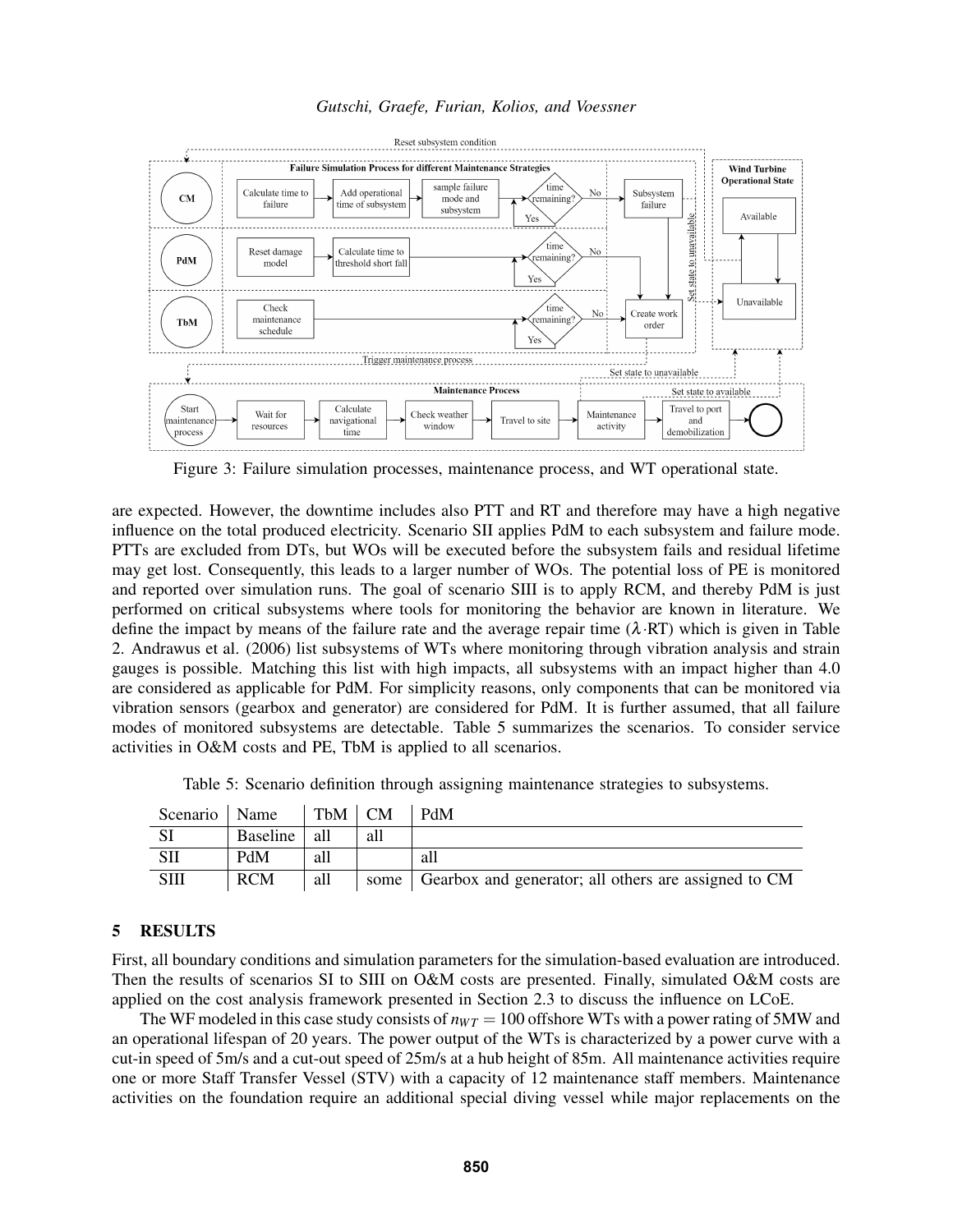transformer system require an additional jack up vessel. The WF is in a distance of 75km from the service port which results in a travel time of 2h for STVs and diving vessels, and 3h for jack up vessels. There are 80 maintenance staff members and 15 STVs available for use. In addition, there is one jack up vessel and one diving vessel available. For all vessel types a fixed hourly rate is assumed (STV: 135 $\epsilon$ , Diving: 2500€, Jack-up: 4700€) and each required staff member cause costs of 250€ per mission hour. Failure rates, RS, and RT are used as given in Table [2.](#page-5-0) Further, we assume that these costs include all rental and insurance costs as well as direct and indirect maintenance costs as described in Section [2.3](#page-2-2) and there are no additional transmission costs. The simulation period is set to 2+20 years, with the first 2 years used for simulation warm up. To achieve statistical confidence, 100 runs per scenario are performed. For applying the results to the cost analysis framework, life cycle costs of phases P&C, P&A, I&C, and D&D are taken from a previous study of [Graefe \(2019\)](#page-10-10) for following periods. In the first period  $0 \le t < 3$  costs for P&C  $(C_{P\&C,0} = 199,567,961\epsilon)$ , P&A  $(C_{P\&A,0} = 853,484,173\epsilon)$ , and I&C  $(C_{I\&C,0} = 325,833,883\epsilon)$  are given. The costs for O&M ( $C_{O\&M}$ ) in period  $3 \le t < 23$  are evaluated for each scenario. The third period at  $t = 23$ is used for D&D and therefore costs of  $C_{D&D,0} = 87,719,950 \in \mathbb{R}$  are defined. All capital costs and PE for calculating LCoE are discounted to year  $t = 0$  by  $C_{X,0} = \sum C_{X,t} \cdot (1 + WACC)^t$  considering  $WACC = 6.15\%$ .

Table [6](#page-9-0) presents the simulation results of all scenarios and the application on the cost framework for the entire Wind Farm. SI has implemented CM and is thus used as the baseline scenario for comparison. As expected comparing SI and SII, the total number of WOs is increasing, as WOs are generated before the subsystem fails. On the other hand, the results show that the total  $(DT_{total})$  and average downtime  $(DT_{av})$ is significantly smaller when applying PdM. Furthermore, the average availability  $(A_{av})$  is at a maximum level, which is also reflected in total produced electricity (*PEtotal*). However the O&M costs (*CO*&*M*,0) are at a high level due to the larger number of WOs. Scenario SIII represents a realistic application of RCM, where monitoring systems are applied on subsystems where the impact of a sudden failure is high and degradation monitoring is feasible (see Table [5\)](#page-8-1). The number of WOs and O&M costs are similar to the numbers observed in SII, what can be explained by the impact  $(RT \cdot \lambda)$  and MC of these subsystems. On the other hand, *Aav* and *PEtotal* are increasing significantly by monitoring only 2 of 19 subsystems. The average DT of SIII is more or less on an average level of SI and SII, which is mainly caused by the high number of CM WO as shown by Figure [4.](#page-9-1) Figure [4](#page-9-1) presents the distribution of WOs along all available maintenance strategies and *PEtotal*. Comparing SI with SIII, the positive influence of applying PdM to just two critical subsystems is depicted by the level of PE.

<span id="page-9-1"></span><span id="page-9-0"></span>

|            | $WO_{total}$ | $DT_{total}$ | $DT_{av}$ | $A_{av}$           |                                           | $PE_{total}$ $C_{O\&M,0}$ $C_{total,0}$                         |                  | $\mid$ PE <sub>total,0</sub> $\mid$ LCoE |                                            | SP <sub>0</sub> |
|------------|--------------|--------------|-----------|--------------------|-------------------------------------------|-----------------------------------------------------------------|------------------|------------------------------------------|--------------------------------------------|-----------------|
|            | [#]          | [1000h]      | [h]       | $\lceil \% \rceil$ |                                           | $\mid$ [GWh] $\mid$ [MM $\in$ ] $\mid$ [MM $\in$ ] $\mid$ [GWh] |                  |                                          | $\left[\frac{\epsilon}{\text{MWh}}\right]$ | $[MM\in]$       |
| SI         | 15,114       | 2,168        | 143.5     |                    | $\vert$ 87.8 $\vert$ 27,453 $\vert$ 363.0 |                                                                 | 1,829.2          | 14,146                                   | 129.34                                     |                 |
| <b>SII</b> | 16,582       | 289          | 17.4      |                    | $98.5$   31,294   411.6                   |                                                                 | 1,878.2          | 16,125                                   | 116.48                                     | 207.4           |
| SIII       | 16,164       | 1,197        | 74.0      |                    | $93.6 \mid 29,619$                        | 406.9                                                           | 1,873.6   15,262 |                                          | 122.76                                     | 100.4           |

Table 6: Simulation results for SI - SIII and assessment of LCoE.



Figure 4: Distribution of WOs and total produced electricity.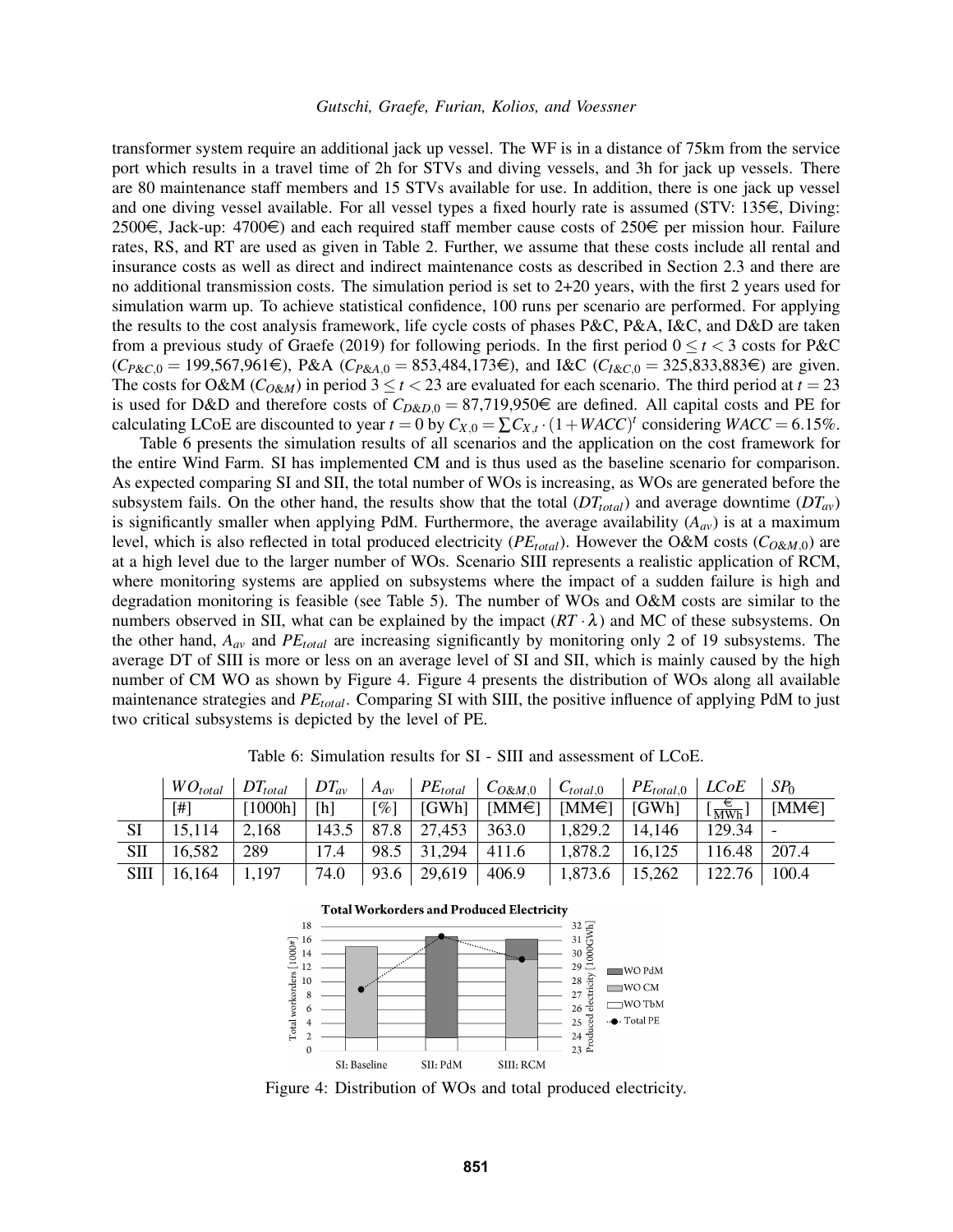For the application of the simulation results to the cost analysis framework the Saving Potential  $(SP_0)$ is calculated as the difference in *LCoE* compared to the baseline scenario multiplied with the discounted total produced electricity *PEtotal*,0. As we did not consider any additional costs for monitoring systems on I&C, *SP*<sup>0</sup> accounts for the monetary gap for installing and operating such systems to be profitable in an economic measure. Comparing *CO*&*M*,<sup>0</sup> with *SP*<sup>0</sup> suggests that investing in CbM/PdM strategies leads to higher *CO*&*M*,0. However, decreasing *LCoE* and increasing *PEtotal* shows an economic potential up to 100MM€ at SIII. All confidence intervals are within  $\pm 1.54\%$  and non-overlapping for all simulation results across each scenario. Summarizing, this case study demonstrates that an additional investment in O&M solutions can decrease the LCoE and thus raise the economic performance of a WF significantly.

### 6 CONCLUSION AND FURTHER RESEARCH

This paper presents a simulation-based approach for selecting maintenance strategies for offshore wind farms. All relevant entities of an offshore WF were modeled to simulate the production of electricity as a consequence of failure behaviors, maintenance processes, maintenance resources, and meteorological conditions. Since the produced electricity and associated levelized costs of electricity of offshore WFs are heavily dependent on the availability, downtime and operation and maintenance costs, we evaluate different combinations of maintenance strategies and conclude optimistic and realistic savings potentials. Our analysis shows that investments in maintenance yields a decrease of levelized costs of electricity, which results in a saving potential up to one million  $\epsilon$  over the lifetime of a single wind turbine. The proposed simulation model can be utilized and extended for further research in various directions. These include, but are not limited to: the incorporation of market factors influencing the economic success of a WF; the design and integration of maintenance planning procedures to further minimize O&M costs; and the investigation of environmental impacts of WF projects over their life cycle and associated cost factors. According to [Arvesen and Hertwich \(2012\),](#page-10-11) environmental impact assessment including especially the O&M phase would create transparency and could accelerate the shift towards renewable energy generation.

### **REFERENCES**

- <span id="page-10-4"></span>Alabdulkarim, A. A., P. D. Ball, and A. Tiwari. 2013. "Applications of Simulation in Maintenance Research". *World Journal of Modelling and Simulation* 9(1):14–37.
- <span id="page-10-9"></span>Andrawus, J. A., J. Watson, M. Kishk, and A. Adam. 2006. "The Selection of a Suitable Maintenance Strategy for Wind Turbines". *Wind Engineering* 30(6):471–486.
- <span id="page-10-11"></span>Arvesen, A., and E. G. Hertwich. 2012. "Assessing the Life Cycle Environmental Impacts of Wind Power: A Review of Present Knowledge and Research Needs". *Renewable and Sustainable Energy Reviews* 16(8):5994–6006.
- <span id="page-10-0"></span>Bertolini, M., and M. Bevilacqua. 2006. "A Combined Goal Programming—AHP Approach to Maintenance Selection Problem". *Reliability Engineering & System Safety* 91(7):839–848.
- <span id="page-10-6"></span>Besnard, F., and L. Bertling. 2010. "An Approach for Condition-Based Maintenance Optimization Applied to Wind Turbine Blades". *IEEE Transactions on Sustainable Energy* 1(2):77–83.
- <span id="page-10-1"></span>Bevilacqua, M., and M. Braglia. 2000. "The Analytic Hierarchy Process Applied to Maintenance Strategy Selection". *Reliability Engineering & System Safety* 70(1):71–83.
- <span id="page-10-7"></span>Byon, E., E. Perez, Y. Ding, and L. Ntaimo. 2011. "Simulation of Wind Farm Operations and Maintenance using Discrete ´ Event System Specification". *Simulation* 87(12):1093–1117.
- <span id="page-10-2"></span>Carroll, J., A. McDonald, and D. McMillan. 2016. "Failure Rate, Repair Time and Unscheduled O&M Cost Analysis of Offshore Wind Turbines". *Wind Energy* 19(6):1107–1119.
- <span id="page-10-5"></span>Ding, S.-H., and S. Kamaruddin. 2015. "Maintenance Policy Optimization—Literature Review and Directions". *The International Journal of Advanced Manufacturing Technology* 76(5):1263–1283.
- <span id="page-10-8"></span>Furian, N., M. O'Sullivan, C. Walker, S. Vössner, and D. Neubacher. 2015. "A Conceptual Modeling Framework for Discrete Event Simulation using Hierarchical Control Structures". *Simulation Modelling Practice and Theory* 56:82–96.
- <span id="page-10-3"></span>Garg, A., and S. Deshmukh. 2006. "Maintenance Management: Literature Review and Directions". *Journal of Quality in Maintenance Engineering* 12(3):205–238.
- <span id="page-10-10"></span>Graefe, M. 2019. "Development of a Life Cycle Cost and Impact Assessment Tool for Floating Wind Turbines". Master's thesis, Graz University of Technology, Graz, Austria.